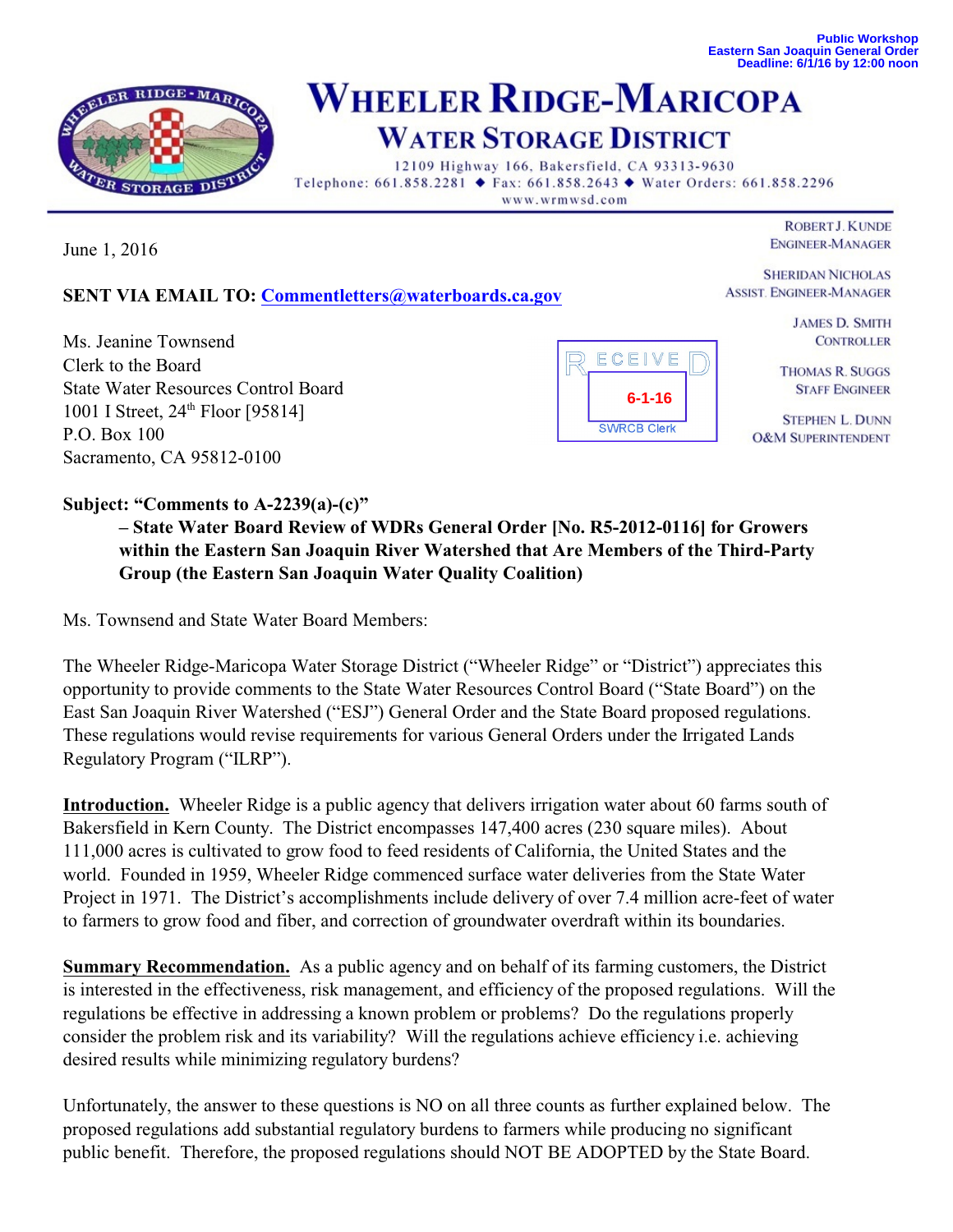In its request for public comments, the State Board requested comments on Alternatives 1, 2 and 3 as described in said request. While Wheeler Ridge recommends the proposed regulations should NOT BE ADOPTED by the State Board, it is noted for the record that Alternate 3 would be the least harmful of the three Alternatives.

**Support for Comments by Others.** Wheeler Ridge provided oral comments at the May 17 State Board Hearing in Fresno. The District supports the virtually unanimous judgements of the expert panel and farmers at this Hearing that the proposed regulations would be counterproductive and harmful to both the viability of agriculture (particularly for smaller farmers) and the successful implementation of the Irrigated Lands Regulatory Program in the San Joaquin Valley.

The District notes the May 17 public comments from members of disadvantaged communities impacted by nitrate contamination of groundwater. It would be desirable for the Irrigated Lands Regulatory Program to actually implement measures to fix these problems. Unfortunately, the existing ILRP, and certainly the proposed regulations, do and will do nothing to address the issues identified by these commenters. The proposed regulations will not result in improved groundwater quality, or any cleanup or treatment of contaminated groundwater, but simply add to existing regulatory burdens on farmers that reduce farming viability that, among other things, provides jobs to workers in San Joaquin Valley disadvantaged communities.

The District has actively participated in the Kern River Watershed Coalition Authority and supports the comments of the Authority regarding the proposed regulations.

**Precedential Nature of the Proposed Regulations.** Irrigated lands and groundwater conditions within Wheeler Ridge are dramatically different than said lands and conditions within the East San Joaquin Watershed (ESJ) as follows:

- 1. Average depth to groundwater (static water levels in 2015) is 345 feet within the District. Deep water levels represent a lower risk of groundwater contamination from irrigated lands. This value is much shallower in ESJ.
- 2. There are no perennial streams within the District. While average annual precipitation is 7.8 inches, it was 4.8-inches from 2012 to 2015. ESJ has significantly higher rainfall and perennial streams.
- 3. Runoff to local streams within the District occurs primarily from the Tehachapi and San Emigdio mountain ranges. When runoff occurs, is infrequent and is often "flash flood" in nature - typical for the District's semi-arid desert topography . The sloping alluvial fan topography is results in quick passage of such runoff that does occur. Riparian vegetation is sparse to non-existent. In ESJ, conditions are wetter than semi-arid and the topography is not of a desert nature.
- 4. There are no significant populated areas within the District. Farmstead housing exists but not on most parcels. There are no disadvantaged communities. There are populated areas and disadvantaged communities in ESJ.
- 5. The District's primary water supply is expensive State Water Project water. This provides market incentives for farmers to efficiently apply both water and fertilizer. Low volume irrigation has been widely adopted for decades. Irrigation efficiencies are high. The crop mix is about 65,000 acres of permanent crops (59%), 24,000 acres of fallow land (22%), and 22,000 acres of row and field crops (19%) for a total of about 111,000 cultivated acres. All of these